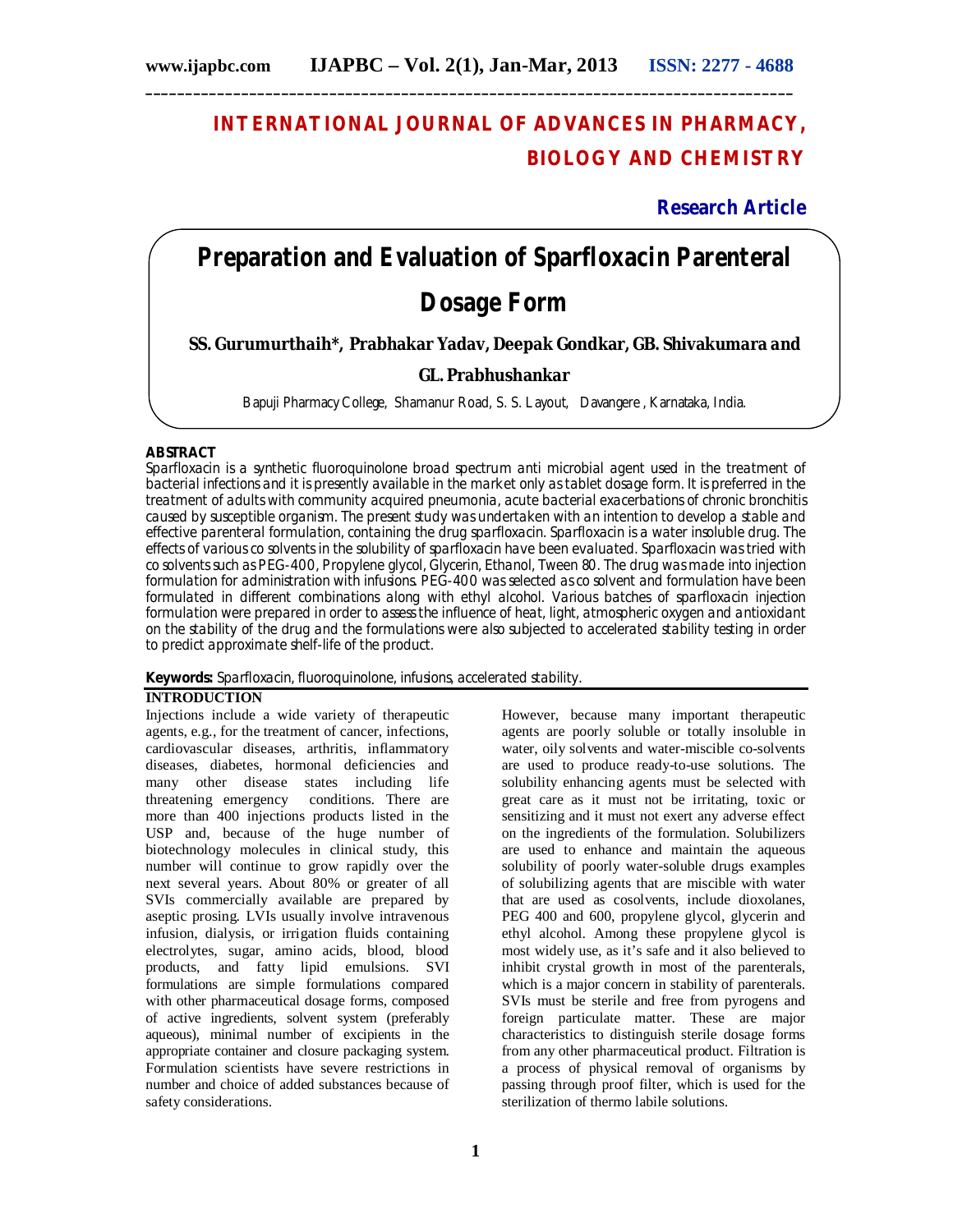Drugs with sufficient solution stability will still require certain formulation, packaging or storage conditions to maintain stability during shelf of drugs in SVIs as they are generally unstable.

Sparfloxacin is member of fluoroquinolone class of antimicrobial drugs. It is active against a wide range of Gram +ve and Gram -ve organisms, with chemical name 5-amino-1-cyclopropyl-7-[(3S,5R)- 3,5-dimethylpiperazin-1-yl]-6,8-difluoro-4-

oxoquinoline-3-carboxylic acid and molecular formula  $C_{19}H_{22}F_{2}N_{4}O_{3}$ . It is used in treatment of urinary tract infection.

#### **MATERIALS AND METHODS**

List of ingredients used is given in Table 1.

# **Preformulation Studies2,3,4,5,6**

#### **Solubility studies of Sparfloxacin in different solvents (saturation solubility method)**

Excess of drug was added to different solvents in 10 ml stoppered volumetric flasks. Then Drug was made to dissolve in the solvent by placing the volumetric flask in the shaker bath at  $25^{\circ}$  C for 6 hours. The volumetric flasks were then placed at room temperature for 24 hours. The solutions were filtered and appropriate dilutions were made to measure absorbances at 286nm using UV visible spectrophotometer, and water as blank. The data are given in Table 3.

#### **Effect of Temperature on Stability of Drug**

1% Sparfloxacin solution in 0.0.1N NaOH is filled into vials. The vials were sealed and placed at refrigeration, room-temperature,  $50^{\circ}$ C,  $75^{\circ}$ C and 95°C for 1 week and observed for colour change and crystal growth. The samples placed at refrigeration and room temperature served as controls. The data are given in Table 4.

#### **Light Stability of Drug**

1% of Sparfloxacin solution in 0.0.1N NaOH is filled in to 20ml glass vials (amber and clear).

Also samples of drug substance are placed in an open perti dish to expose a large surface. Drug and dilutions placed in a light-resistant amber coloured glass vials, foil wrapped and in a cardboard box as controls. This is carried out for 4 weeks with weekly examinations for visible colour change or precipitation in solution in clear vials, the compound can be considered as potentially light sensitive and should be handled accordingly. The data are given in Table 5.

#### **Effect of Oxygen on Drug**

1% of Sparfloxacin in 0.0.1N NaOH is filled into vials and placed at 30°C and 40°C. One group is purged and another group is sealed with air. Solutions are observed for colour change and drug content. The data are given in Table 6 to 11.

#### **FORMULATION DEVELOPMENT**

Attempts were made to develop a stable parenteral formulation using cosolvent/s along with other excipients. The dose selected for formulation was 400 mg of Sparfloxacin in 2ml solvent. The prepared formulations contain the following ingredients along with their concentrations are given in Table 2.

Thus prepared formulations were assayed for drug content respectively and 10ml of these were placed at 5°C, room temperature (RT), 37°C, 40°C and 45°C for six weeks and observed for crystal growth, clarity, pH change, and drug content.

#### **POST FORMULATION EVALUATIONS Assay of Formulations Reference Solution Preparation**

100ml of stock reference solutions for each formulation was prepared. The composition of the reference stock solution was similar to that of the respective formulations excluding the drug and also they were diluted similarly as the formulations were diluted using water. This resulting solution is used as reference solution (blank) in comparison with the prepared formulations to measure the % drug content by measuring the absorbencies using Shimadzu UV-Visible spectrophotometer. The amount of Sparfloxacin was determined from standard calibration curve. The data are given in Table 12.

#### **Sterilization Studies**

The injection samples were taken in glass syringe, the membrane filter holder was attached to the syringe. A prefilter of 1.5 micrometers was placed in this holder, after which filters of 0.22, 0.45, 1.2 and 1.5 micrometers were placed successively and tested whether the injection sample could pass through these membrane or not. The data are given in Table 13.

#### **STERILITY TESTING Direct Transfer Method**

Aliquots of the samples are transferred aseptically into fluid thioglycolate medium and soybean casein digest medium. The inoculated thioglycolate medium is incubated at 32°C and soybean casein digest samples at  $22^{\circ}$ C for 7 days. Likewise negative and positive controls are prepared. The data are given in Table 14.

#### **STABILITY STUDIES**

For any pharmaceutical dosage form stability of the prepared formulation is a very basic and important factor, from point of view of safety of the patient being treated with and to get a safe and maximum therapeutic response of the drug.

The provision of rapid means of quality control, which ensures that no unexpected changes in the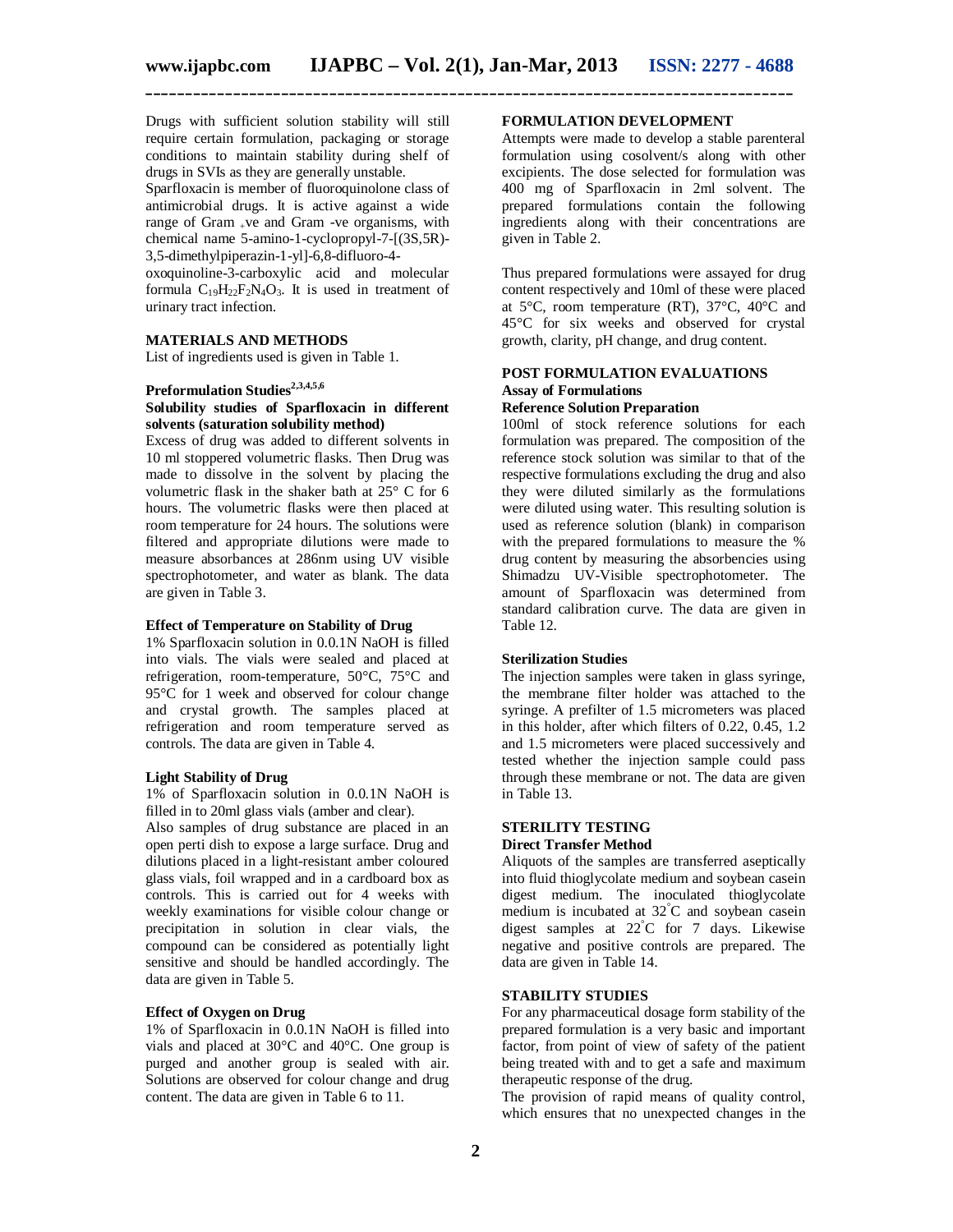stored product are occurred like: Crystal growth, pH changes, Clarity and % Drug content.

#### **Crystal Growth**

10 ml of the each prepared formulations F5 and F6 were placed at refrigeration, room temperature, 37°C, 40°C and 45°C respectively for six weeks and observed for crystal growth. The data are given in Table 15.

#### **pH Changes**

10 ml of the each prepared formulations F5 and F6 were kept at different temperatures/conditions such as refrigeration, room temperature, 37°C, 40°C, 45°C and under light. At regular time intervals the samples were examined for pH changes for six weeks using a digital pH meter. The data are given in Table 16.

#### **Clarity**

.

10 ml of the formulations were placed at refrigeration, room temperature, 37°C, 40°C and 45°C for six weeks and observed for colour change or turbidity. The data are given in Table 17.

#### **% Drug Content**

The drug content of the formulations F5 and F6 were determined by following the same procedures as mentioned in assay. The estimates were done at intervals of one week upto six weeks. The data are given in Table 18 to 21.

#### **Compatibility of rubber closures with F5 and F6**

The formulation was filled in 10 ml glass vials and stoppered with west gray butyl rubber stoppers. Vials were also stoppered with west gray Tefloncoated stoppers and served as controls. The vials were placed upright and inverted in the stability chambers maintained at 40°C with 75% RH, 25°C with 60% RH, and refrigeration. The vials were inverted to obtain maximum exposure of the rubber

closure to the formulation for four weeks and the contents of the vials were periodically analyzed for drug content. The data are given in Table 22.

#### **Effect of silastic tubing on F5 and F6**

The effect of silastic tubing on formulation was tested by immersing the tubing in the formulations F5 and F6 for 24 hours at room temperature. The tubing was also immersed in the formulation vehicle for the same period of time and this served as a control. Then all solutions were analyzed by UV spectrophotometric method to determine any loss of drug via adsorption. The data are given in Table 25.

#### **Dilution study**7,8,9,10

Precipitation of drug often occurs upon injecting a formulation into body fluids. The amount of precipitation can be correlated with the rate at which the drug is injected. Method for determination of such effect is dilution study.

The serial dilutions of formulations were prepared in ratio of 20:50 to 20:500 and stored at room temperature and examined visually for the appearance of crystals and turbidity upto 24 hours. The data are given in Table 26 to 29.

# **Shelf Life Determination**<sup>11,12,13,14</sup>

The injections stored at 37 ºC, 40ºC, 45ºC and light were subjected to the shelf life determination studies

# **Prediction of Shelf Life**

The log percentage drug retained (undecomposed) values of the four formulations F5 and F6 stored at 37 ºC, 40 ºC and 45 ºC are given in Table 30 and are graphically represented in Figure 3 to 6. The results obtained of the above graphs using Arrhenius plot shelf life of the all four formulations were predicted.

| <b>RESULTS AND DISCUSSION</b>                                     |
|-------------------------------------------------------------------|
| Table 3: Solubility profile of Sparfloxacin in different solvents |

| SI.<br>No. | <b>Solvents</b>      | <b>Dilution</b> | Absorbances* at<br>291.5 <sub>nm</sub> | Concentration mg/ml | <b>Standard</b><br>deviation |
|------------|----------------------|-----------------|----------------------------------------|---------------------|------------------------------|
|            | DM Water             | 10              | 0.7796                                 | 0.1055              | ± 0.108                      |
| ↑          | 0.1N NaOH            | 10000           | 0.283667                               | 38.41986            | ± 0.021                      |
| 3          | $0.1N$ HCl           | 50              | 0.134667                               | 0.091196            | $\pm 0.003$                  |
| 4          | 5% PEG               | 50              | 0.21                                   | 0.142212            | ± 0.026                      |
|            | 10% PEG              | 50              | 0.97933                                | 0.663205            | ± 0.009                      |
| 6          | 5% Propylene glycol  | 50              | 0.42                                   | 0.284424            | ± 0.006                      |
|            | 10% Propylene glycol | 100             | 0.11933                                | 0.161625            | $\pm 0.008$                  |
| 8          | 20% Propylene glycol | 100             | 0.162                                  | 0.219413            | ± 0.006                      |
| 9          | 10% Glycerine        | 100             | 0.12133                                | 0.164334            | ± 0.007                      |
| 10         | 20% Glycerine        | 100             | 0.13433                                | 0.181941            | $\pm 0.003$                  |
| 11         | Ethanol              | 100             | 0.7623                                 | 1.03246             | $\pm 0.010$                  |
| 12         | Tween 80             | 100             | 0.4186                                 | 0.56704             | $\pm 0.003$                  |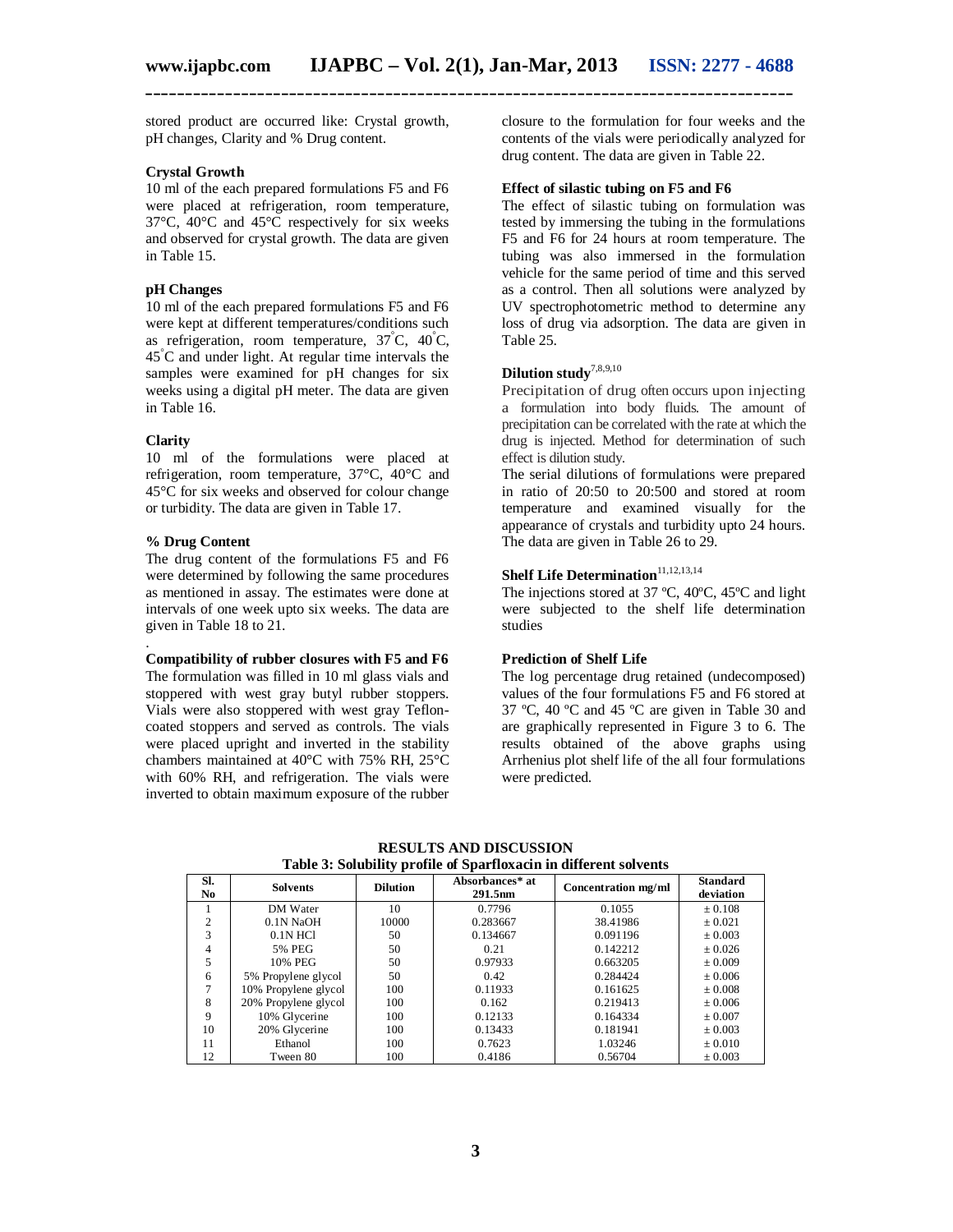#### **STABILITY EVALUATION**

Various stress tests are performed on solid and solution samples to establish the effect of heat, light and oxygen on the drug substance stability.

#### **1. Heat stability**

| of sparfloxacin                     |  |   |                         |  |  |
|-------------------------------------|--|---|-------------------------|--|--|
| <b>Temperature</b>                  |  |   | <b>Duration</b> (weeks) |  |  |
| (°C)                                |  | 2 |                         |  |  |
| Refrigeration                       |  |   |                         |  |  |
| Room temperature                    |  |   |                         |  |  |
| 40                                  |  |   |                         |  |  |
| 50                                  |  |   |                         |  |  |
| 75                                  |  |   |                         |  |  |
| + Colour change, - No colour change |  |   |                         |  |  |

**Table 4: Heat stability profile** 

#### **2. Light stability**

#### **Table 5: Light stability study of sparfloxacin**

| Withdrawal week        | Observation |  |  |  |
|------------------------|-------------|--|--|--|
|                        |             |  |  |  |
|                        |             |  |  |  |
|                        |             |  |  |  |
|                        |             |  |  |  |
| - Clear, $+$ Turbidity |             |  |  |  |

#### **3. Effect of oxygen**

**Table 6: Test for colour change after a week**

| Temperature( ${}^{\circ}$ C) | Air sealed vials | Perged vials |  |
|------------------------------|------------------|--------------|--|
|                              |                  |              |  |
|                              |                  |              |  |

+ colour change, - no colour change

#### **4. Estimation of drug content**

#### **Table 7: Drug content in freshly prepared drug solution**

| Absorbance at       | Concentration | <b>Concentration in</b> |
|---------------------|---------------|-------------------------|
| 291.5 <sub>nm</sub> | in $\mu$ g/ml | mg/ml                   |
| ነ 703               | 9844 21       |                         |

#### **Table 8: Drug content in perged vials at 30°C**

| Absorbance at       | <b>Concentration in</b> | <b>Concentration in</b> |
|---------------------|-------------------------|-------------------------|
| 291.5 <sub>nm</sub> | $\mu$ g/ml              | me/ml                   |
| ገ 701               | 9816.20                 | 9 8162                  |

#### **Table 9: Drug content in air sealed vials at 30°C**

| Absorbance at       | <b>Concentration in</b> | Concentration |  |
|---------------------|-------------------------|---------------|--|
| 291.5 <sub>nm</sub> | $\mu$ g/ml              | in mg/ml      |  |
| ) 612               | 8569.92                 | 8.5699        |  |

None of the above solutions were found to be sensitive to oxygen.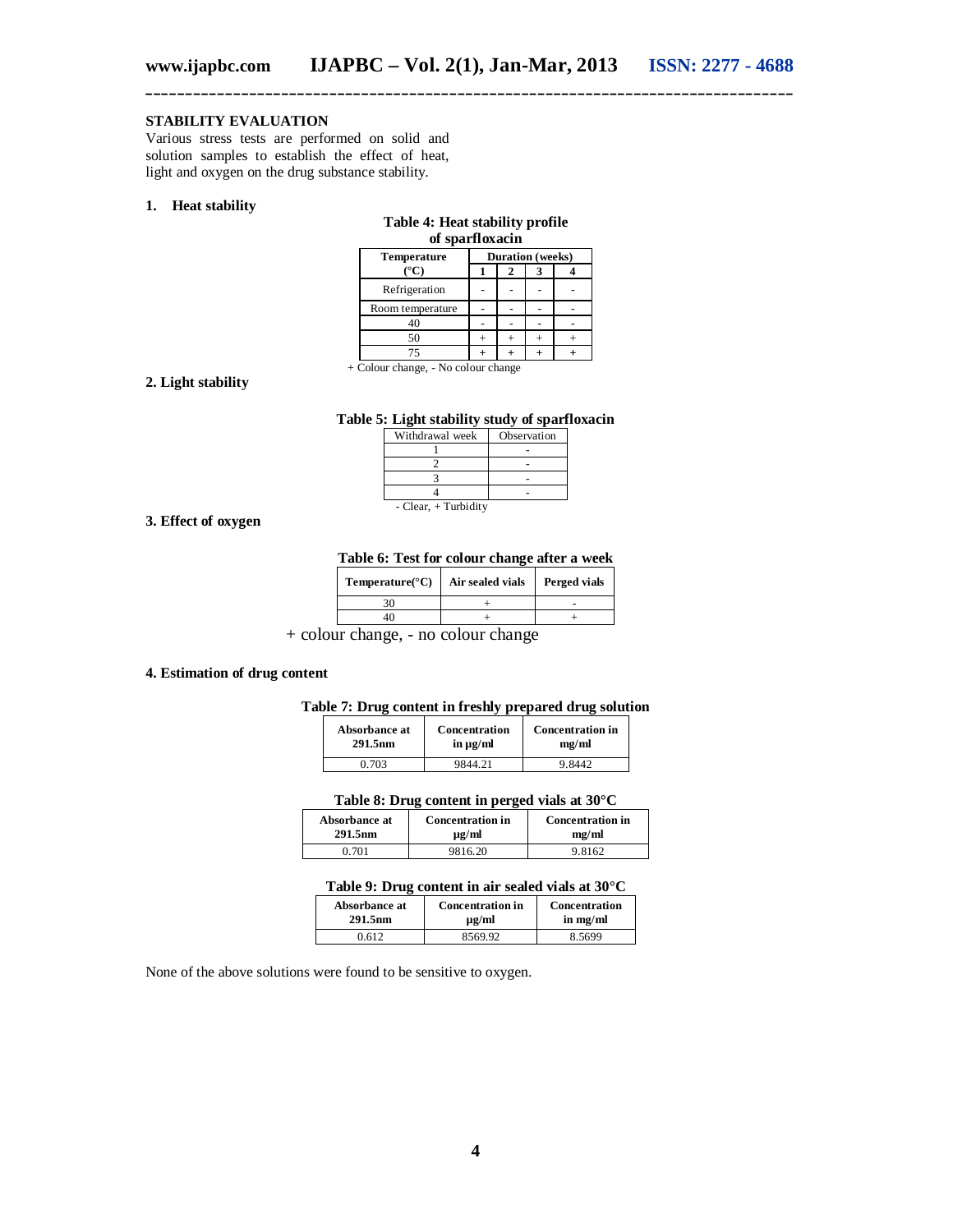# **FORMULATION DEVELOPMENT**

A stable parenteral formulation of slightly water soluble drug Sparfloxacin was formulated after performing trials with various solvents. Thus

prepared formulations were subjected for various tests and results are discussed in the following section.

| <b>Formulation</b> | Absorbance* at<br><b>286nm</b> | Drug content<br>(mg/ml) | $%$ Drug<br>content | <b>Standard</b><br>deviation |  |  |
|--------------------|--------------------------------|-------------------------|---------------------|------------------------------|--|--|
| F1                 | 0.8343                         | 204.6746                | 102.3373            | $\pm 0.0015$                 |  |  |
| F2                 | 0.8273                         | 202.3574                | 101.4787            | ± 0.0020                     |  |  |
| F3                 | 0.8430                         | 206.8007                | 103.4003            | ± 0.0026                     |  |  |
| F <sub>4</sub>     | 0.8345                         | 204.7589                | 102.1564            | $\pm 0.0010$                 |  |  |
| F5                 | 0.8337                         | 204.511                 | 102.2555            | ± 0.0023                     |  |  |

#### **Table 10: Percentage Drug content of various formulation trials containing Sparfloxacin**

\* Each value is an average of three determinations

| of the formulations of Sparfloxacin |                            |             |  |  |
|-------------------------------------|----------------------------|-------------|--|--|
| Formulation                         | Filter pore size $(\mu m)$ | Observation |  |  |
|                                     | 0.22                       | $^{+}$      |  |  |
| F1                                  | 0.45                       | $^{+}$      |  |  |
|                                     | 1.2                        | $^{+}$      |  |  |
|                                     | 1.5                        | $^{+}$      |  |  |
|                                     | 0.22                       | $^{+}$      |  |  |
|                                     | 0.45                       | $^{+}$      |  |  |
| F2                                  | 1.2                        | $^{+}$      |  |  |
|                                     | 1.5                        | $^{+}$      |  |  |
|                                     | 0.22                       | $^{+}$      |  |  |
| F3                                  | 0.45                       | $^{+}$      |  |  |
|                                     | 1.2                        | $^{+}$      |  |  |
|                                     | 1.5                        | $^{+}$      |  |  |
|                                     | 0.22                       | $^{+}$      |  |  |
| F <sub>4</sub>                      | 0.45                       | $^{+}$      |  |  |
|                                     | 1.2                        | $^{+}$      |  |  |
|                                     | 1.5                        | $\ddot{}$   |  |  |
|                                     | 0.22                       | $^{+}$      |  |  |
| F <sub>5</sub>                      | 0.45                       | $^{+}$      |  |  |
|                                     | 1.2                        | $^{+}$      |  |  |
|                                     | 1.5                        | $^{+}$      |  |  |

# **Table 11: Filter pore size and filterability**

+ Injection passes through. - Injection does not pass through

All the formulations were found to be easily passing through all the pore size filters and hence 0.22 µm pore size filter was selected to filter all the prepared formulations separately.

None of the formulations showed turbidity or signs of microbial growth (except the positive control) at the end of incubation period, indicating all the formulations were sterile and thus all the formulations are subjected to further evaluations.

#### **POST FORMULATION STUDIES Effect of different temperature on crystal growth**

| Table 12: Effect of different |  |  |  |
|-------------------------------|--|--|--|
|                               |  |  |  |

| temperature on crystal growth |           |                |                |  |  |  |
|-------------------------------|-----------|----------------|----------------|--|--|--|
| <b>Formulation</b>            | <b>RT</b> | $40^{\circ}$ C | $50^{\circ}$ C |  |  |  |
| F1                            |           |                |                |  |  |  |
| F <sub>2</sub>                |           |                |                |  |  |  |
| F3                            |           |                |                |  |  |  |
| F <sub>4</sub>                |           |                |                |  |  |  |
| F5                            |           |                |                |  |  |  |
| F6                            |           |                |                |  |  |  |

+ Crystal growth, - No crystal growth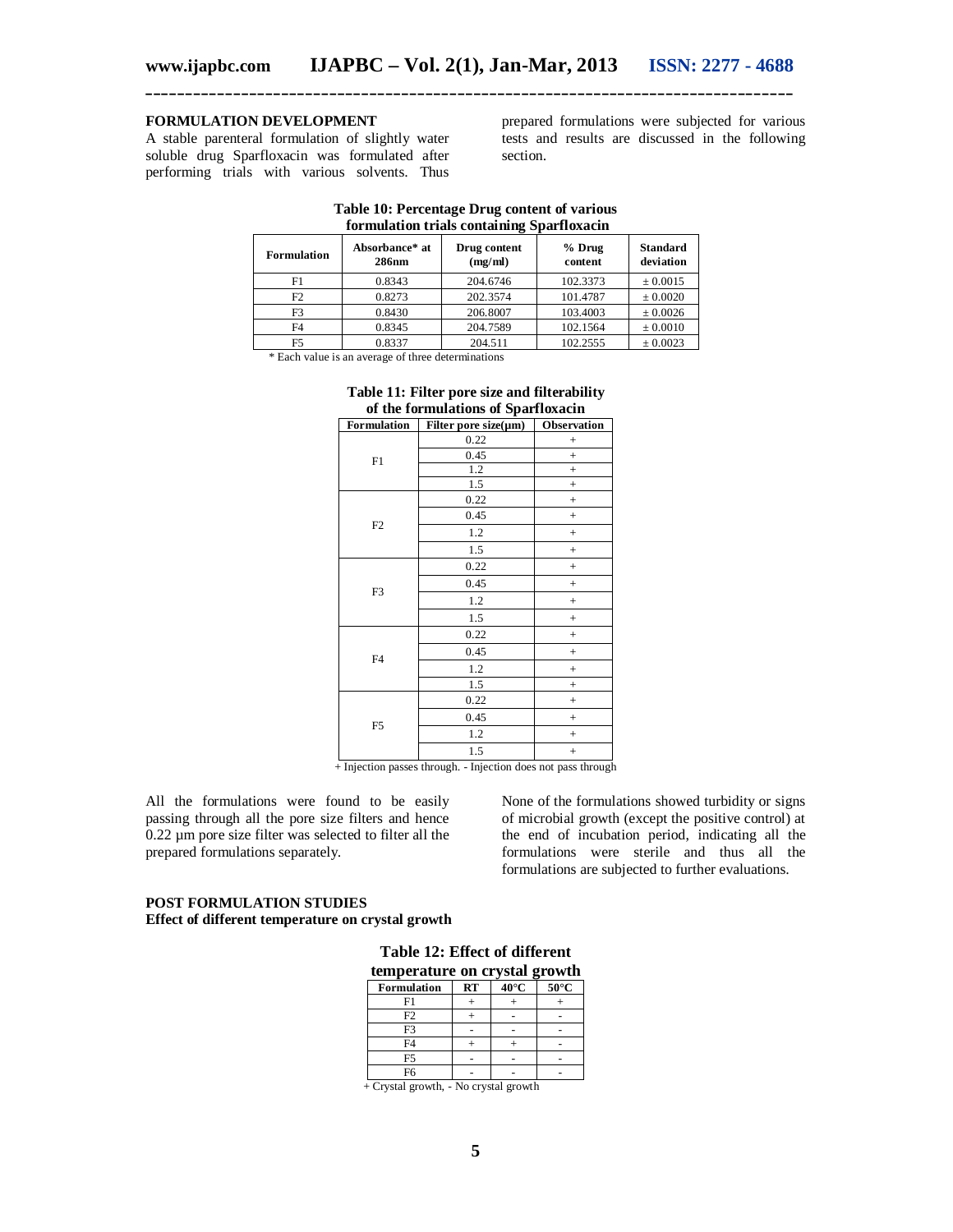stable at temperatures studied.

In the formulations F3, F5 and F6 no crystals were developed after two weeks. So F3, F5 and F6 are

**Effect of different temperature on clarity**

#### **Table 13: Effect of different temperature on clarity**

| <b>Formulation</b> | <b>RT</b> | $40^{\circ}$ C | $50^{\circ}$ C |  |  |  |
|--------------------|-----------|----------------|----------------|--|--|--|
| F1                 |           |                |                |  |  |  |
| F2                 |           |                |                |  |  |  |
| F3                 |           |                |                |  |  |  |
| F4                 |           |                |                |  |  |  |
| F5                 |           |                |                |  |  |  |
| F6                 |           |                |                |  |  |  |
| + Turbid, - Clear  |           |                |                |  |  |  |

F3, F5 and F6 are clear after two weeks. So F3, F5 and F6 are stable at temperatures studied.

#### **Effect of different temperature on colour change**

|                | on colour change |    |                |      |  |  |  |  |
|----------------|------------------|----|----------------|------|--|--|--|--|
| Formulation    | $5^{\circ}$ C    | RT | $40^{\circ}$ C | 50°C |  |  |  |  |
| F1             |                  |    |                |      |  |  |  |  |
| F2             |                  |    |                |      |  |  |  |  |
| F3             | $^{+}$           |    |                |      |  |  |  |  |
| F <sub>4</sub> |                  |    |                |      |  |  |  |  |
| F <sub>5</sub> |                  |    |                |      |  |  |  |  |
| F6             |                  |    |                |      |  |  |  |  |

**Table 14: Effect of different temperature on colour change**

+colour change, - no colour change.

F5 and F6 shows no colour change up to 40°C but at 50°C colour change was observed. So F5 and F6 are stable at temperatures studied.

#### **SCALE UP STUDIES ASSAY OF THE FORMULATIONS Table 15: Drug content of F5 and F6**

| <b>Formulation</b> | Absorbance* at<br>291.5nm                           | Drug<br>content<br>(mg/ml) | $%$ Drug<br>content | <b>Standard</b><br>deviation |
|--------------------|-----------------------------------------------------|----------------------------|---------------------|------------------------------|
| F5                 | 0.7616                                              | 20.632                     | 103.160             | $\pm 0.0006$                 |
| F6                 | 0.7586                                              | 20.550                     | 102.754             | $\pm 0.0006$                 |
|                    | * Back and he is an among a of these determinations |                            |                     |                              |

\* Each value is an average of three determinations

#### **STERILIZATION STUDIES AND STERILITY TESTING** FILTRATION

**Table 16: Filter pore size and filterability of the formulations of sparfloxacin**

| Sl. No         | Formulation    | Filter pore size<br>$(\mu m)$ | <b>Observation</b> |
|----------------|----------------|-------------------------------|--------------------|
|                |                | 0.22                          |                    |
|                | F <sub>5</sub> | 0.45                          |                    |
|                |                | 1.2                           |                    |
|                |                | 1.5                           |                    |
| $\mathfrak{D}$ |                | 0.22                          |                    |
|                | F <sub>6</sub> | 0.45                          |                    |
|                |                | 1.2                           |                    |
|                |                | 1.5                           |                    |

**+** Injection passes through. - Injection does not pass through.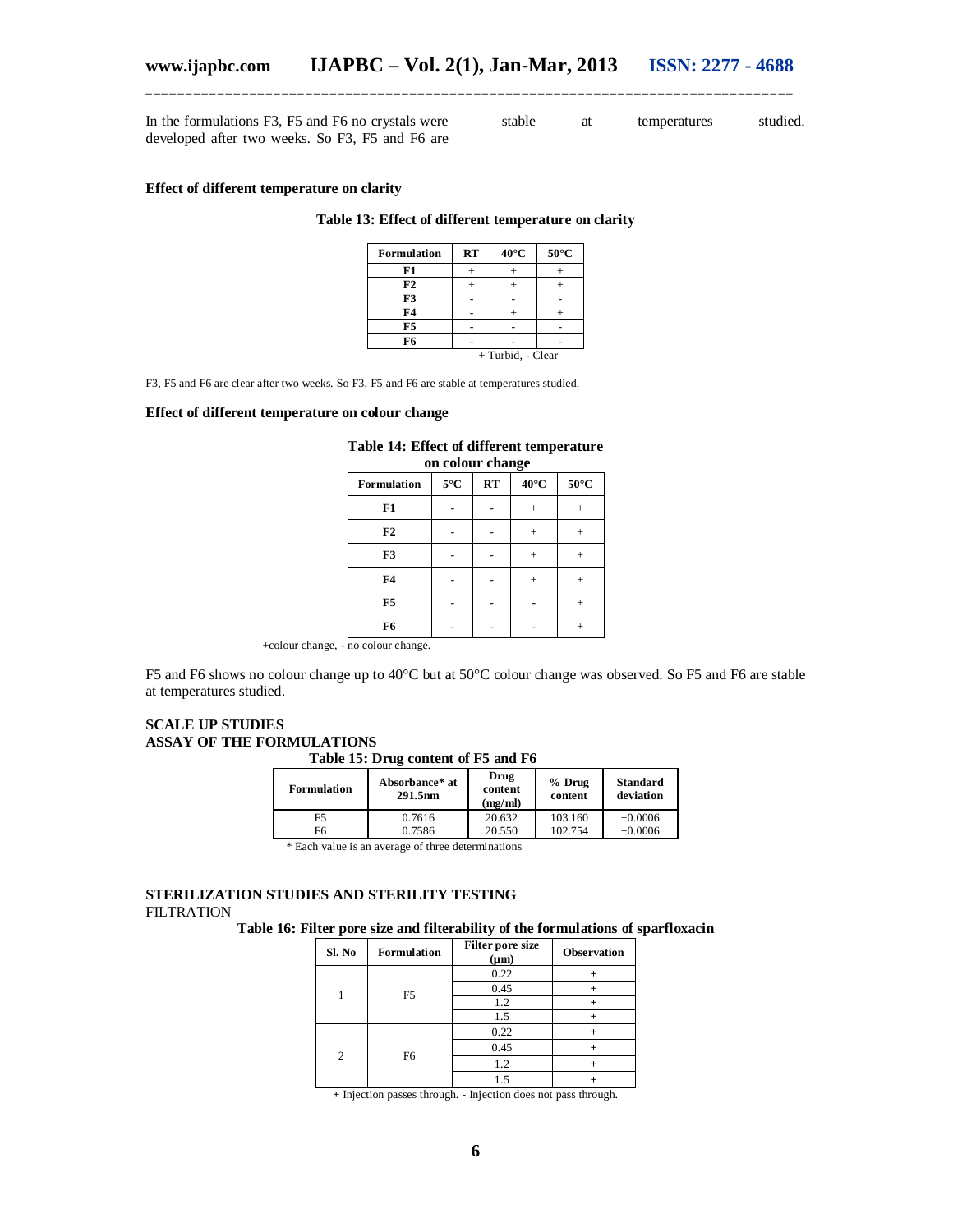The results of filterability show that both the formulations of sparfloxacin passes through all the four membrane filters. Hence they can be sterilized by filteration.

#### **DIRECT TRANSFER METHOD**

# **Table 17: The growth of bacteria in soya bean casein digest medium and fluid**

#### **thioglycollate medium after seven days**

| Formulation | Sovabean-casein digest<br>medium (SCDM) | <b>Fluid thioglycollate</b><br>medium (FTM) |
|-------------|-----------------------------------------|---------------------------------------------|
| F5          |                                         |                                             |
| F6          |                                         |                                             |
|             | - Clear: + Turbid                       |                                             |

Both the formulations pass the sterility test.

#### **ACCELERATED STABILITY STUDIES pH CHANGES Table 18: pH changes of formulation F5 and F6 at**

**different temperatures/conditions on ageing Formulation Withdrawal Week 37°C 40°C 45°C Light F5** 0 10.13 10.13 10.13 10.13<br>1 10.22 10.16 10.12 10.19 1 10.22 10.16 10.12<br>2 10.21 10.16 10.15 2 10.21 10.16 10.15 10.23<br>3 10.18 10.12 10.21 10.25 10.18 10.12 10.21 10.25<br>4 10.17 10.17 10.25 10.26 10.17 5 10.23 10.24 10.28 10.28<br>6 10.26 10.21 10.39 10.34 10.26 **F6** 0 10.17 10.17 10.17 10.17 1 10.20 10.21 10.31 10.17 2 10.20 10.26 10.32 10.19 10.21 10.26 10.42 10.22<br>4 10.26 10.35 10.43 10.23 10.26 10.35<br>10.28 10.39

#### **CRYSTAL GROWTH**

**Table 19: Crystal growth of formulation F5 and F6 at different temperatures/conditions on ageing**

10.32

5 10.28 10.39 10.51 10.28<br>6 10.32 10.38 10.55 10.32

| Formulation    | Withdrawal<br>Week | $37^{\circ}$ C | $40^{\circ}$ C | $45^{\circ}$ C | Light |
|----------------|--------------------|----------------|----------------|----------------|-------|
|                | $\theta$           |                |                |                |       |
|                |                    |                |                |                |       |
|                | $\overline{2}$     |                |                |                |       |
| F <sub>5</sub> | 3                  |                |                |                |       |
|                | 4                  |                |                |                |       |
|                | 5                  |                |                |                |       |
|                | 6                  |                |                |                |       |
|                | $\Omega$           |                |                |                |       |
|                |                    |                |                |                |       |
|                | $\overline{c}$     |                |                |                |       |
| F <sub>6</sub> | 3                  |                |                |                |       |
|                | $\overline{4}$     |                |                |                |       |
|                | 5                  |                |                |                |       |
|                | 6                  |                |                |                |       |

+crystal growth, - no crystal growth

No crystal growth was observed in the formulations at different temperatures/conditions.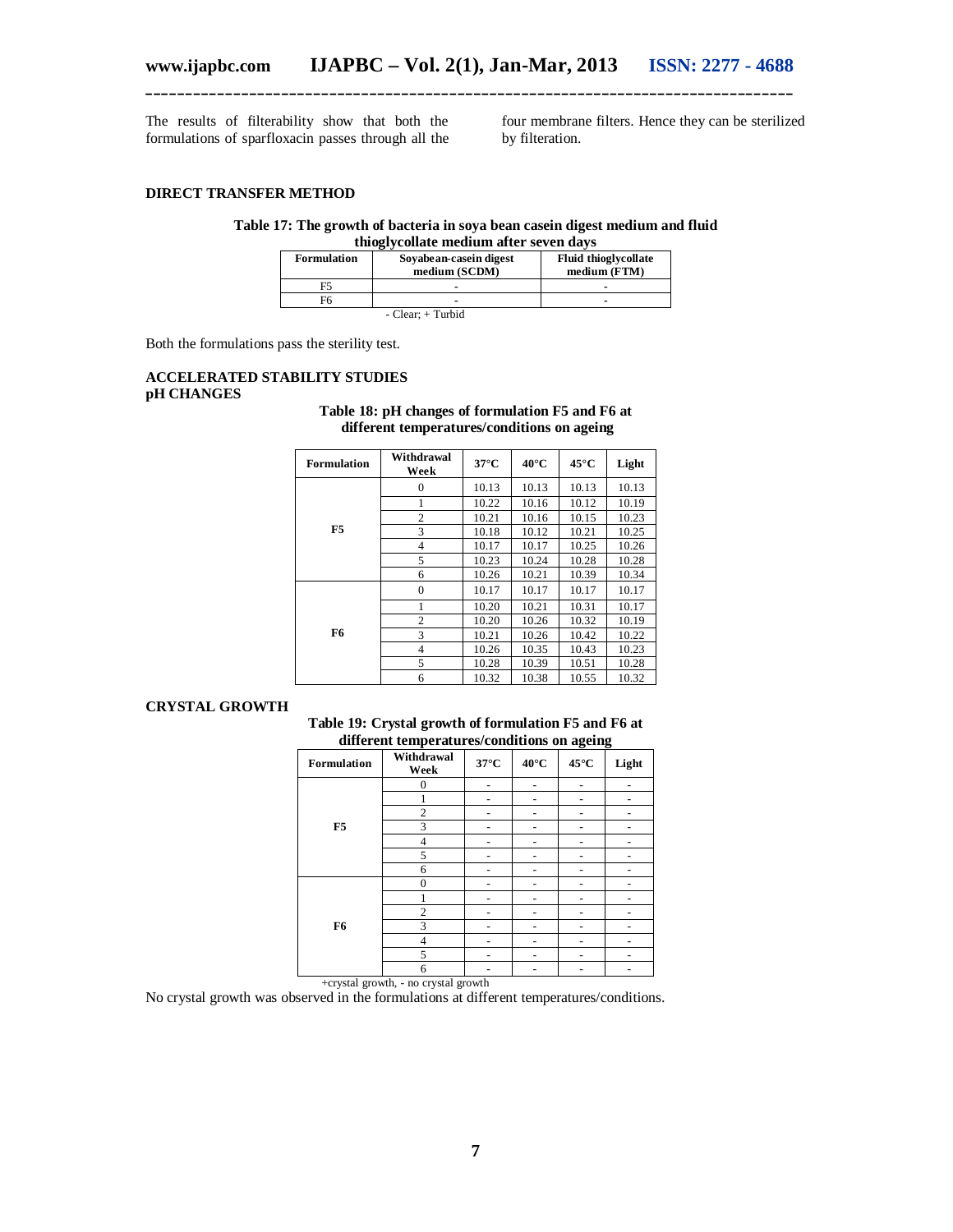# **CLARITY STUDIES**

| <b>Formulation</b> | at different temperatures/conditions on ageing<br>Withdrawal<br>Week | $37^{\circ}$ C | $40^{\circ}$ C | $45^{\circ}$ C | Light |
|--------------------|----------------------------------------------------------------------|----------------|----------------|----------------|-------|
|                    | $\Omega$                                                             |                |                |                |       |
|                    |                                                                      |                |                |                |       |
|                    | 2                                                                    |                |                |                |       |
| F <sub>5</sub>     | 3                                                                    |                |                |                |       |
|                    | $\overline{4}$                                                       |                |                |                |       |
|                    | 5                                                                    |                |                |                |       |
|                    | 6                                                                    |                |                |                |       |
|                    | $\Omega$                                                             |                |                |                |       |
|                    |                                                                      |                |                |                |       |
|                    | $\overline{c}$                                                       |                |                |                |       |
| F <sub>6</sub>     | 3                                                                    |                |                |                |       |
|                    | $\overline{4}$                                                       |                |                |                |       |
|                    | 5                                                                    |                |                |                |       |
|                    | 6                                                                    |                |                |                |       |
|                    | + turbid, - clear                                                    |                |                |                |       |

**Table 20: Clarity of formulation F5 and F6 at different temperatures/conditions on ageing**

**\_\_\_\_\_\_\_\_\_\_\_\_\_\_\_\_\_\_\_\_\_\_\_\_\_\_\_\_\_\_\_\_\_\_\_\_\_\_\_\_\_\_\_\_\_\_\_\_\_\_\_\_\_\_\_\_\_\_\_\_\_\_\_\_\_\_\_\_\_\_\_\_\_\_\_\_\_\_\_\_\_**

All the formulations were clear at different temperatures/ conditions.

# **DRUG CONTENT**

#### **Table 21: Percent drug content of formulation F5 at different temperatures/conditions on ageing**

| Sample withdrawal | % Drug Content |                |                |          |  |  |
|-------------------|----------------|----------------|----------------|----------|--|--|
| (week)            | $37^{\circ}$ C | $40^{\circ}$ C | $45^{\circ}$ C | Light    |  |  |
|                   | 103.1603       | 103.1603       | 103.1603       | 103.1603 |  |  |
|                   | 102.9345       | 102.8894       | 102.9345       | 103.1151 |  |  |
| $\mathbf{2}$      | 102.8894       | 102.7991       | 102.5282       | 103.2054 |  |  |
| 3                 | 102.8445       | 102.3476       | 102.3476       | 103.0248 |  |  |
|                   | 102.7088       | 101.7607       | 101.9413       | 102.9345 |  |  |
| 5                 | 101.6253       | 101.535        | 99.5936        | 102.5734 |  |  |
|                   | 101.3544       | 101.3093       | 99.1873        | 102.3928 |  |  |

# **Table 22: Percent drug content of formulation F6 at different temperatures/conditions on**

**ageing**

| Sample withdrawal | % Drug Content |                |                |         |  |  |  |
|-------------------|----------------|----------------|----------------|---------|--|--|--|
| (week)            | $37^{\circ}$ C | $40^{\circ}$ C | $45^{\circ}$ C | Light   |  |  |  |
| 0                 | 102.754        | 102.754        | 102.754        | 102.754 |  |  |  |
|                   | 102.212        | 102.212        | 100.451        | 102.979 |  |  |  |
| 2                 | 101.219        | 101.670        | 99.909         | 102.618 |  |  |  |
| 3                 | 100.812        | 100.722        | 99.774         | 102.121 |  |  |  |
|                   | 100.541        | 100.722        | 99.638         | 101.128 |  |  |  |
| 5                 | 100.180        | 100.406        | 99.187         | 101.038 |  |  |  |
|                   | 99.819         | 99.729         | 98.614         | 100.451 |  |  |  |

**COMPATIBILITY OF RUBBER CLOSURES WITH F5 AND F6 Table 23: Compatibility of F5 with rubber closures**

| Withdrawal week | % Drug content |                |                |  |  |  |
|-----------------|----------------|----------------|----------------|--|--|--|
|                 | $5^{\circ}$ C  | $25^{\circ}$ C | $40^{\circ}$ C |  |  |  |
|                 | 103.1603       | 103.1603       | 103.1603       |  |  |  |
|                 | 103.1603       | 103.1603       | 103.0248       |  |  |  |
|                 | 103.0248       | 103.07         | 102.7991       |  |  |  |
| $\mathfrak{D}$  | 103.0248       | 102.754        | 102.3476       |  |  |  |
|                 | 102.9345       | 102.6185       | 101.7156       |  |  |  |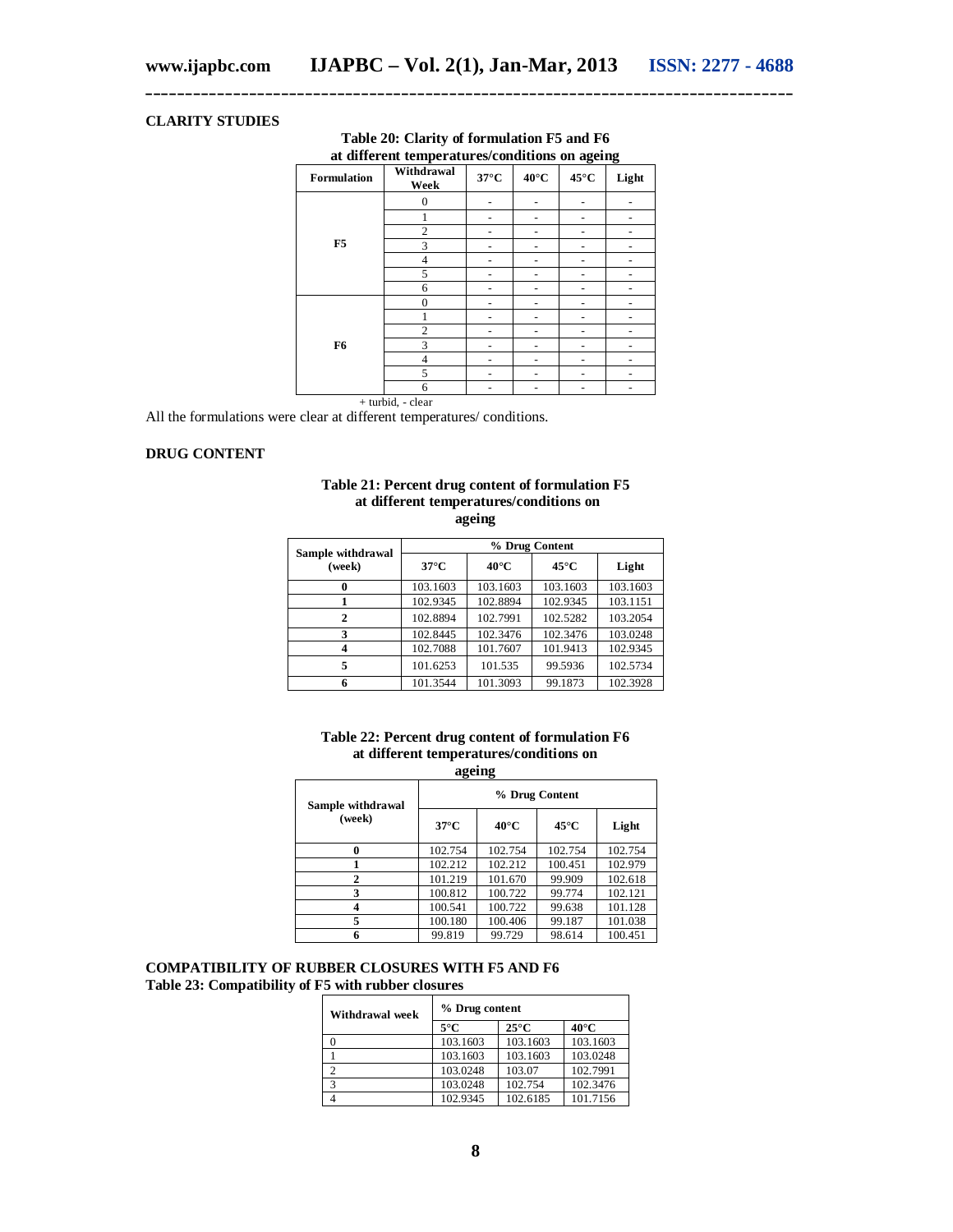| Withdrawal week | % Drug content |                |                |  |  |  |
|-----------------|----------------|----------------|----------------|--|--|--|
|                 | $5^{\circ}$ C  | $25^{\circ}$ C | $40^{\circ}$ C |  |  |  |
|                 | 102.754        | 102.754        | 102.754        |  |  |  |
|                 | 102.6185       | 102.6637       | 102.0316       |  |  |  |
|                 | 102.5282       | 102.167        | 101.5801       |  |  |  |
|                 | 101.9413       | 101.7607       | 100.8578       |  |  |  |
|                 | 101.8962       | 101.3995       | 100.7223       |  |  |  |

**Table 24: Compatibility of F6 with rubber closures**

#### **EFFECT OF SILASTIC TUBING ON F5 AND F6**

Silastic tubing is generally used to transfer the product from one container to another and for vial filling operations. Drug adsorption into these tubing materials may result in substantial loss of potency. The recovery of sparfloxacin from

formulations that had been in contact with silastic tubing for 24 hours was 100%, indicating no loss of drug via absorption into the tubing. The nature of solvents may affect the ability of the tubing to dispense the solution uniformly during the filling operation.

# **DILUTION STUDY**

|                          | Time (hours)         |   |   |   |    |                          |   |  |   |    |
|--------------------------|----------------------|---|---|---|----|--------------------------|---|--|---|----|
| <b>Dilution</b><br>(v/v) | <b>Normal saline</b> |   |   |   |    | 5% w/v Dextrose solution |   |  |   |    |
|                          | 0                    | 2 | 4 | 8 | 24 | 0                        | 2 |  | 8 | 24 |
| 20:50                    |                      |   |   |   |    |                          |   |  |   |    |
| 20:100                   |                      |   |   |   |    |                          |   |  |   |    |
| 20:200                   |                      |   |   |   |    |                          |   |  |   |    |
| 20:300                   |                      |   |   |   |    |                          |   |  |   |    |
| 20:400                   |                      |   |   |   |    |                          |   |  |   |    |
| 20:500                   |                      |   |   |   |    |                          |   |  |   |    |
|                          |                      |   |   |   |    |                          |   |  |   |    |

**Table 25: Dilution study of F5**

**<sup>+</sup>**Crystals, - Clear

| <b>Dilution</b><br>(v/v) | Time (hours)         |  |   |   |                          |   |  |   |   |    |
|--------------------------|----------------------|--|---|---|--------------------------|---|--|---|---|----|
|                          | <b>Normal saline</b> |  |   |   | 5% w/v Dextrose solution |   |  |   |   |    |
|                          |                      |  | 4 | 8 | 24                       | 0 |  |   | 8 | 24 |
| 20:50                    |                      |  |   |   |                          |   |  | ۰ |   |    |
| 20:100                   |                      |  |   |   |                          |   |  |   |   |    |
| 20:200                   |                      |  |   |   |                          |   |  |   |   |    |
| 20:300                   |                      |  |   |   |                          |   |  |   |   |    |
| 20:400                   |                      |  |   |   |                          |   |  |   |   |    |
| 20:500                   |                      |  |   |   |                          |   |  |   |   |    |
| + Crystals, - Clear      |                      |  |   |   |                          |   |  |   |   |    |

**Table 26: Dilution study of F6**

#### **PREDICTION OF SHELF LIFE**

The log percentage drug retained (undecomposed) values of the formulations F5 and F6 are shown below.

**Table 27: Percentage drug retained (log values) of the formulations F5 and F6 stored at different temperatures on ageing**

| <b>Formulations</b> | Temperature    | Withdrawal week v/s log % drug content |        |       |       |        |        |        |  |  |
|---------------------|----------------|----------------------------------------|--------|-------|-------|--------|--------|--------|--|--|
|                     | conditions     |                                        |        |       |       |        |        |        |  |  |
| F5                  | $37^{\circ}$ C | 2.0000                                 | 1.9990 | .9988 | .9987 | 1.9981 | 1.9935 | 1.9923 |  |  |
|                     | 40°C           | 2.0000                                 | 1.9988 | .9985 | .9966 | 1.9941 | 1.9931 | 1.9921 |  |  |
|                     | 45°C           | 2.0000                                 | 1.9990 | .9973 | .9966 | 1.9948 | .9847  | 1.9829 |  |  |
|                     | Light          | 2.0000                                 | 1.9998 | .9998 | .9994 | 1.9990 | .9975  | 1.9967 |  |  |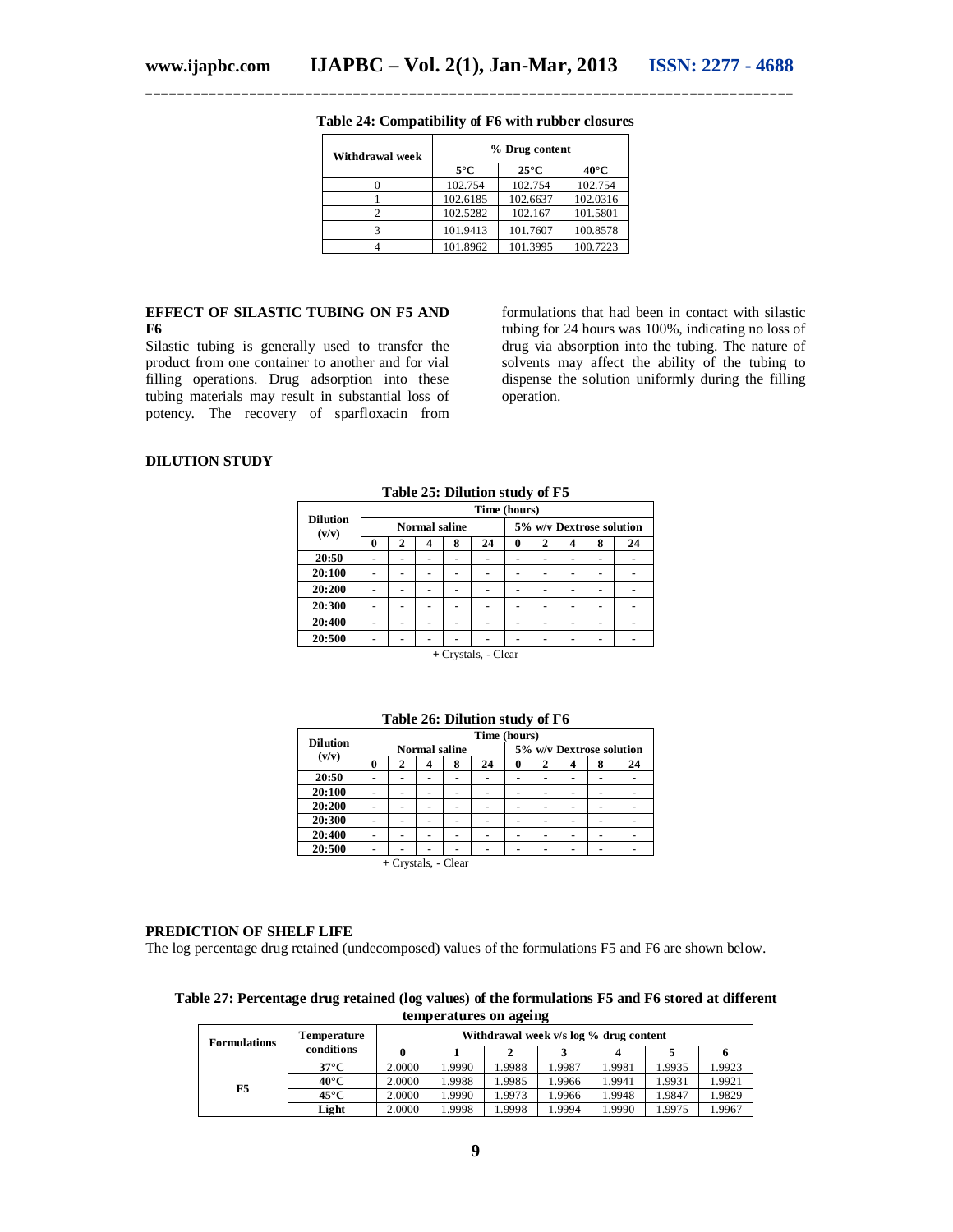| F6 | $37^{\circ}$ C | 2.0000 | 9977   | 1.9935  | .9917 | .9906  | .9890 | .9874  |
|----|----------------|--------|--------|---------|-------|--------|-------|--------|
|    | 40°C           | 2.0000 | 9977   | ـ 9954. | .9913 | 1.9913 | .9900 | 1.9870 |
|    | $45^{\circ}$ C | 2.0000 | 1.9902 | 1.9878  | .9872 | .9866  | .9847 | 1.9821 |
|    | Light          | 2.0000 | 2.0000 | 1.9994  | .9973 | 1.9931 | .9927 | 1.9902 |

From the log percentage retained (undecomposed) potencies of the drug different intervals of time, loss lines are plotted for each temperature under study for the three formulations. From these loss lines the time required to have 90% potency of the drug at room temperature (25°C) is calculated**.**



**Fig. 2: Loss line of formulation F6**

The  $t_{90}$ % values of formulation F5 and F6 at different temperatures are obtained from the figures 5.5 and 5.6. These values are shown in the table 5.27 and 5.28.

These  $t_{90}$  values are then converted to log  $t_{90}$ . The log t<sup>90</sup> values are plotted against their corresponding reciprocal absolute temperature (1/T  $*$  10<sup>-3</sup>) for each formulation. The line thus obtained is then extrapolated and the time required to have 90% potency of the drug at room temperature (25°C) is calculated.

**Table 28: t90 values of formulations F5 and F6** of different temperature

| ro at unierem temperatures |                                               |                |                |  |  |  |  |
|----------------------------|-----------------------------------------------|----------------|----------------|--|--|--|--|
| <b>Formulation</b>         | Time required to have<br>90% potency in weeks |                |                |  |  |  |  |
|                            | $37^{\circ}$ C                                | $40^{\circ}$ C | $45^{\circ}$ C |  |  |  |  |
| F5                         | 38.25                                         | 33.42          | 17.05          |  |  |  |  |
| F6                         | 24.28                                         | 24.28          | 19.72          |  |  |  |  |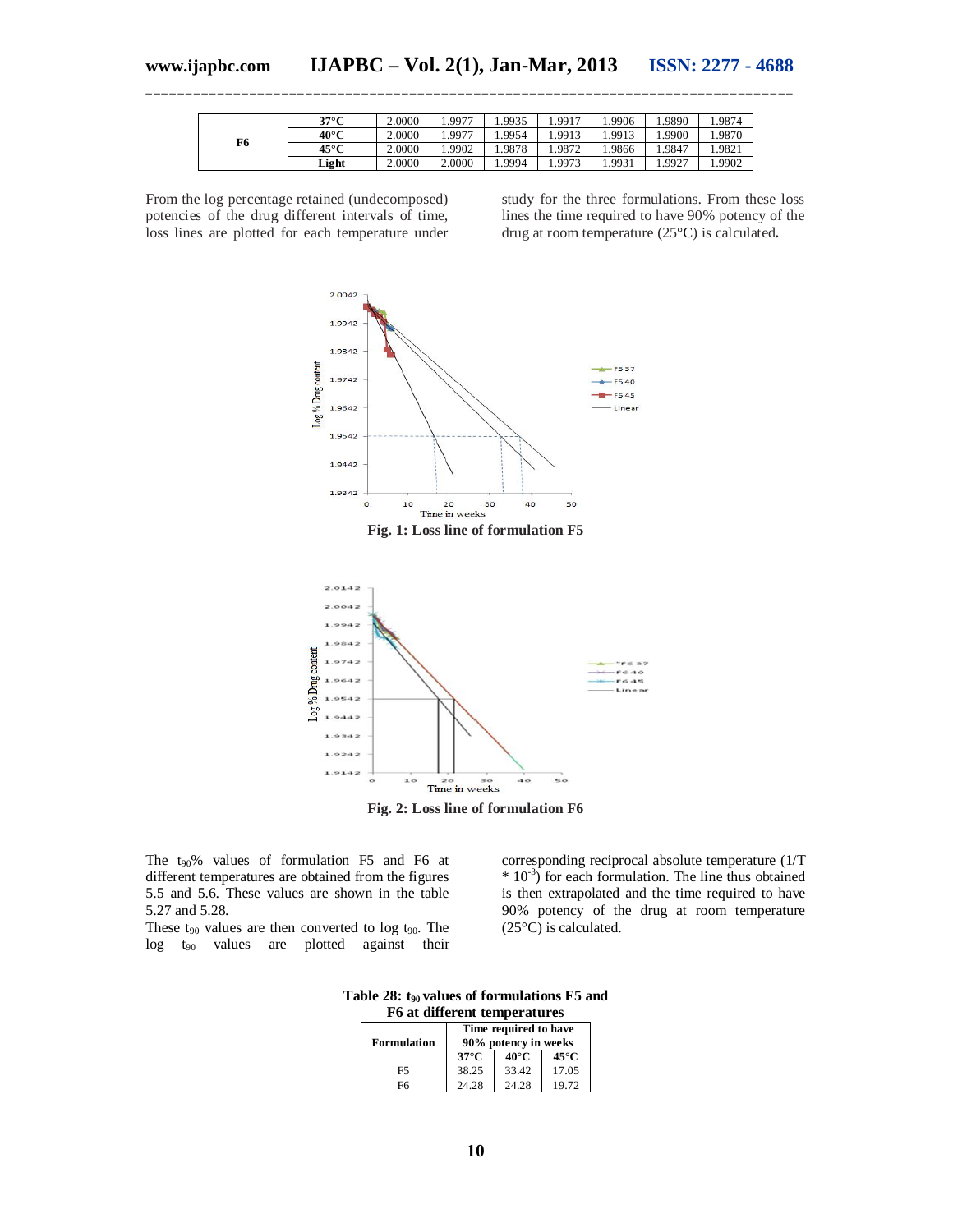| <b>Formulation</b> |        | Time required to have 90% potency in weeks |        |  |  |  |  |
|--------------------|--------|--------------------------------------------|--------|--|--|--|--|
|                    | 3.22   | 3.19                                       | 3.14   |  |  |  |  |
| F5                 | 1.5826 | 1.524                                      | 1.2317 |  |  |  |  |
| F6                 | .3852  | 1.3852                                     | 2949   |  |  |  |  |





Fig. 3:  $t_{90}$  values (at room temperature) of formulations F5



**Fig. 4: t90 values (at room temperature) of formulations F6**

| Table 30: Shelf life values of Sparfloxacin injection |
|-------------------------------------------------------|
| formulations F5 and F6                                |

| <b>Formulation</b> | Intercept values | Shelf life in weeks | Shelf life in years |
|--------------------|------------------|---------------------|---------------------|
| F5                 | 2.19             | 154.88              |                     |
| ஈ6                 | .58              | 38.01               | በ 79                |

From the results it is clear that formulation F5 is more stable than the formulation F6.

#### **CONCLUSION**

The conclusion arrived from this research work indicated that the parenteral formulation containing Sparfloxacin developed was found to be complying satisfactorily with all the evaluation tests

performed and was stable for sufficiently longer duration of time. Further studies are needed to evaluate these formulations for its performance *in vivo* and bioequivalence to establish its potency and efficacy.